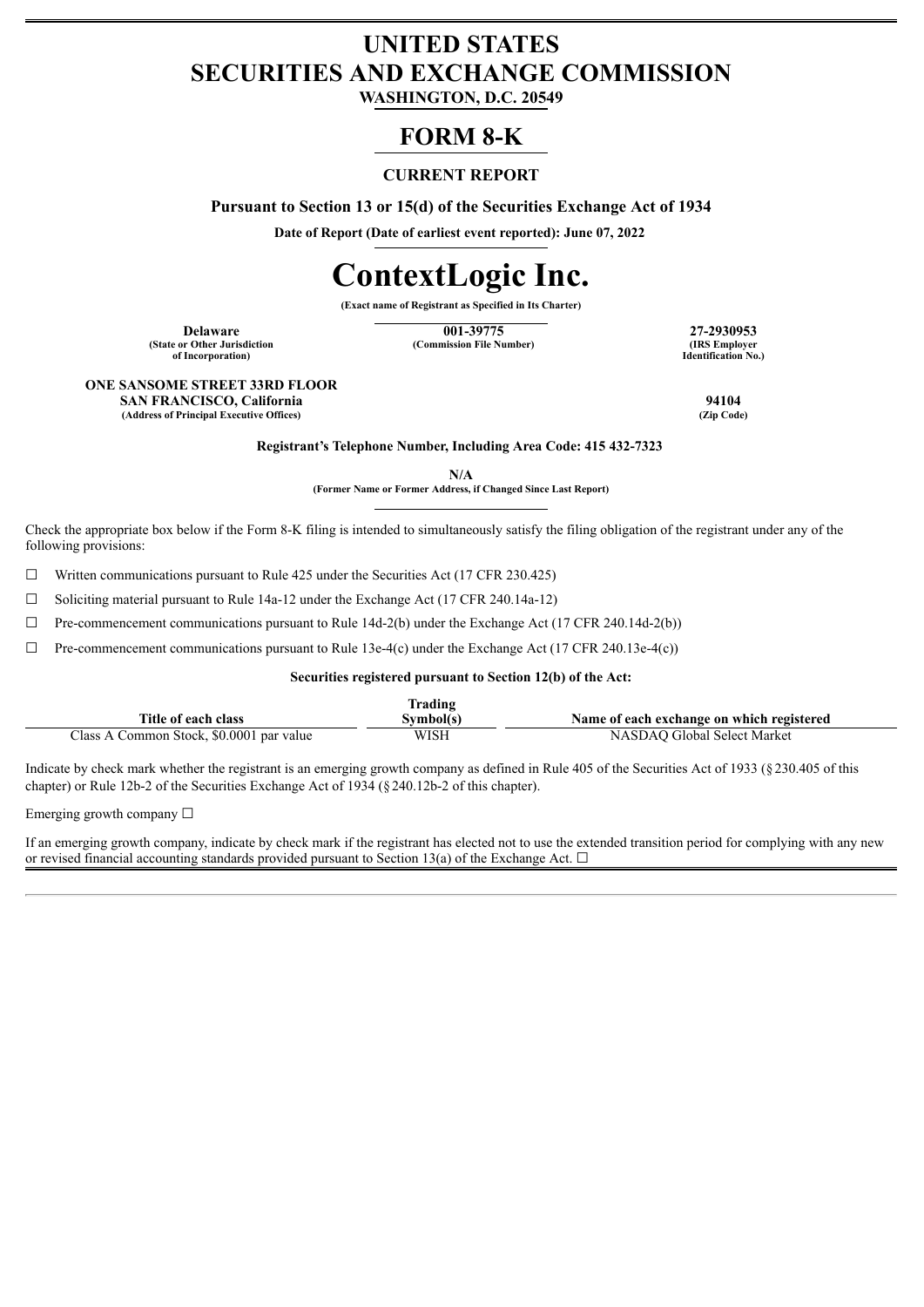#### **Item 5.07 Submission of Matters to a Vote of Security Holders.**

On June 7, 2022, ContextLogic Inc. (the "Company") held its 2022 Annual Meeting of Stockholders (the "Annual Meeting"). At the Annual Meeting, the Company's stockholders voted on three proposals, each of which is described in more detail in the Company's definitive proxy statement on Schedule 14A filed with the U.S. Securities and Exchange Commission on April 26, 2022. The following is a brief description of each matter voted upon and the final voting results for each matter.

**Proposal 1.** Each of the six nominees for director proposed by the Company was elected to serve until the Company's 2023 annual meeting of stockholders or until his or her respective successor has been duly elected and qualified. The voting results were as follows:

| <b>Director Name</b> | <b>Votes For</b> | <b>Votes Withheld</b> | <b>Broker Non-Votes</b> |
|----------------------|------------------|-----------------------|-------------------------|
| Vijay Talwar         | 1,246,801,132    | 3,025,272             | 160.919.884             |
| Julie Bradley        | 1,241,971,689    | 7,854,715             | 160.919.884             |
| Tanzeen Syed         | 1,241,719,062    | 8,107,342             | 160.919.884             |
| Piotr Szulczewski    | 1,229,511,062    | 20,315,342            | 160.919.884             |
| Stephanie Tilenius   | 1,241,700,368    | 8,126,036             | 160,919,884             |
| Hans Tung            | 1,241,623,593    | 8,202,811             | 160,919,884             |

**Proposal 2.** Stockholders ratified the appointment of PricewaterhouseCoopers LLP as the Company's independent registered public accounting firm for the fiscal year ending December 31, 2022. The voting results were as follows:

| Votes For     | <b>Votes Against</b> | <b>Abstentions</b> | <b>Broker Non-Votes</b> |
|---------------|----------------------|--------------------|-------------------------|
| 1,404,673,954 | 2,718,675            | 3,353,659          | -                       |

**Proposal 3.** Stockholders approved, on an advisory basis, the compensation of the Company's named executive officers for the year ended December 31, 2021. The voting results were as follows:

| Votes For     | <b>Votes Against</b> | <b>Abstentions</b> | <b>Broker Non-Votes</b> |
|---------------|----------------------|--------------------|-------------------------|
| 1,213,980,868 | 17,000,304           | 845,232            | 160,919,884             |